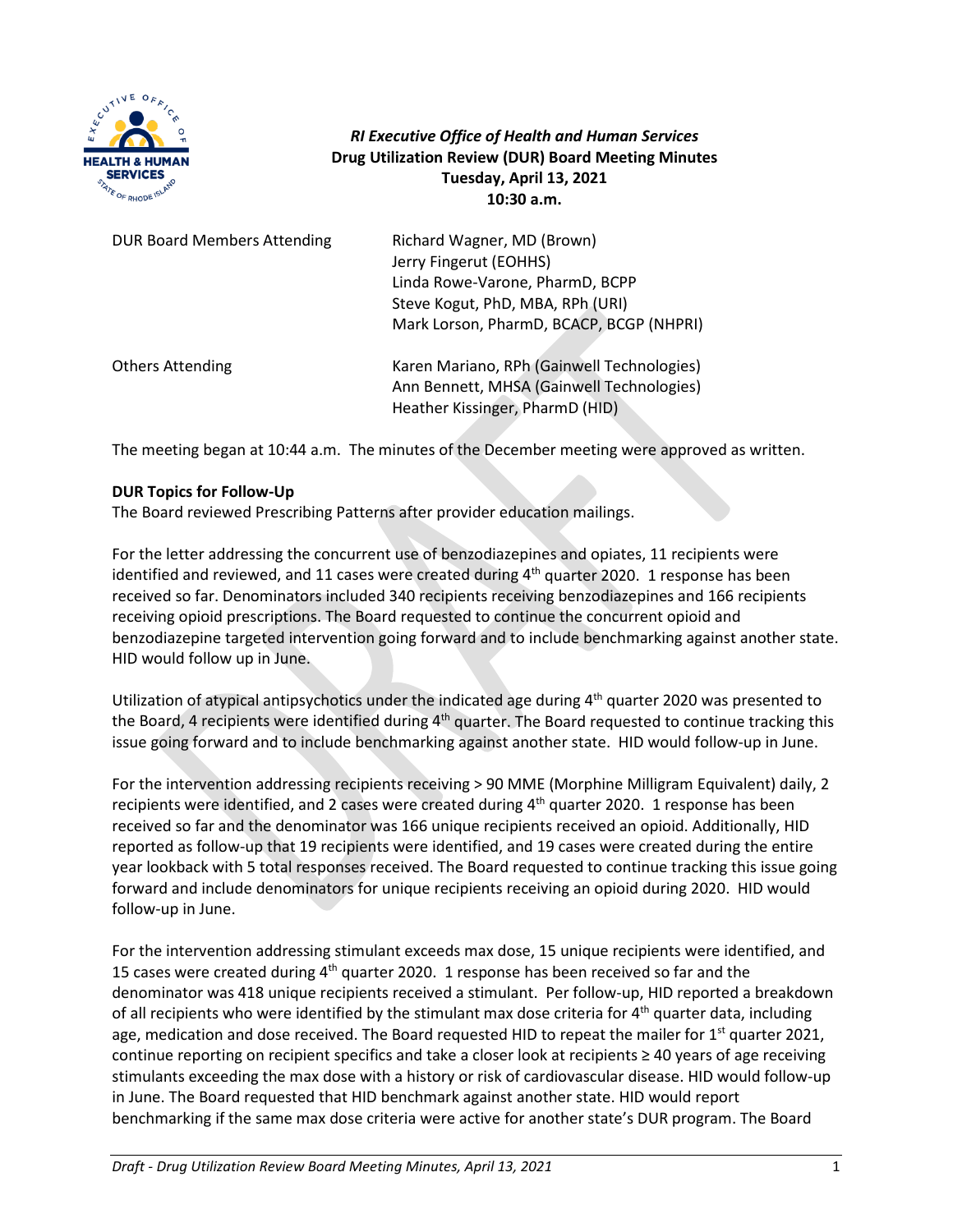requested to know if NHPRI was looking at stimulant utilization exceeding the recommended max dose. NHPRI responded that there were previous quantity limits on this class of medications but due to COVID any additional reviews has been put on hold.

For the request to review atypical antipsychotic use in recipients less than 18 years of age with concurrent sedative hypnotics/anxiolytics, HID reported that no recipients have been identified since the criteria was activated. The Board determined this was not an issue for the FFS population, however, requested this information be reported in the FFY 2021 report, specifically in the Innovative Practices narrative. HID would include the requested information.

For the request to review opioid induced constipation (OIC) agent utilization, HID reviewed 4 new criteria. 4 recipients were identified, and 4 cases were created for patients receiving amitiza without a concurrent opioid or any supporting diagnosis during  $4<sup>th</sup>$  quarter. 2 responses have been received so far. The Board determined this was not an issue for the FFS population.

For the request to review patients receiving an opioid with no naloxone, HID reported that criteria was previously approved to identify 1) recipients receiving chronic opioid therapy, with a history of opioid or benzodiazepine poisoning, with no recent naloxone prescription on file and 2) recipients receiving chronic opioid therapy with no recent naloxone on file. 29 recipients and 29 cases were created for the second criteria with 4 responses received during  $4<sup>th</sup>$  quarter 2020. The Board requested to continue the mailer for 1<sup>st</sup> quarter 2021, using the second criteria only. HID would follow-up in June.

Outside of the requested specialty mailing requests, HID presented information regarding 4 additional follow-up items; naloxone utilization, tramadol utilization, HIV medication utilization, and movement disorder/tardive dyskinesia medication utilization.

For the follow-up item addressing naloxone utilization, HID reported that 33 prescriptions were filled for 31 unique recipients during 4<sup>th</sup> quarter 2020. The Board requested HID to continue utilization review. HID would follow up in June.

For the follow-up item addressing tramadol utilization, HID reported that 24 unique recipients received 58 total prescriptions for tramadol products during 4<sup>th</sup> quarter 2020. Per follow-up from the previous meeting, HID reported on tramadol use in the pediatric population and in patients with seizure disorder. 2 unique recipients were reported to be receiving tramadol with a history of seizure disorder during the March 2021 DUR cycle. Several other tramadol specific criteria were reviewed, and the Board requested to begin review of these criteria for intervention on a monthly basis. HID would follow-up in June.

For the follow-up item addressing HIV medication utilization, the Board previously requested HID to follow-up regarding the single recipient receiving single agent antiretroviral treatment. HID reported that the recipient was covered under FFS from April – October 2020, filled 2 prescriptions only for tenofovir, and did not receive any other medications, diagnoses, or procedures. A DUR intervention letter was mailed to the tenofovir prescriber indicating that single agent NRTI drug regimens are not appropriate for the treatment of HIV. No responses has been received. The Board determined this was not an issue for our population.

For the follow-up item addressing the newer movement disorder/tardive dyskinesia medication utilization, HID reported that 4 unique recipients received Ingrezza during  $4<sup>th</sup>$  quarter 2020. Recipient specifics were shared with the Board, including dose of Ingrezza, any concurrent antipsychotics received, and relevant diagnoses. The Board requested to continue tracking utilization for  $1<sup>st</sup>$  quarter 2021. HID would follow-up in June.